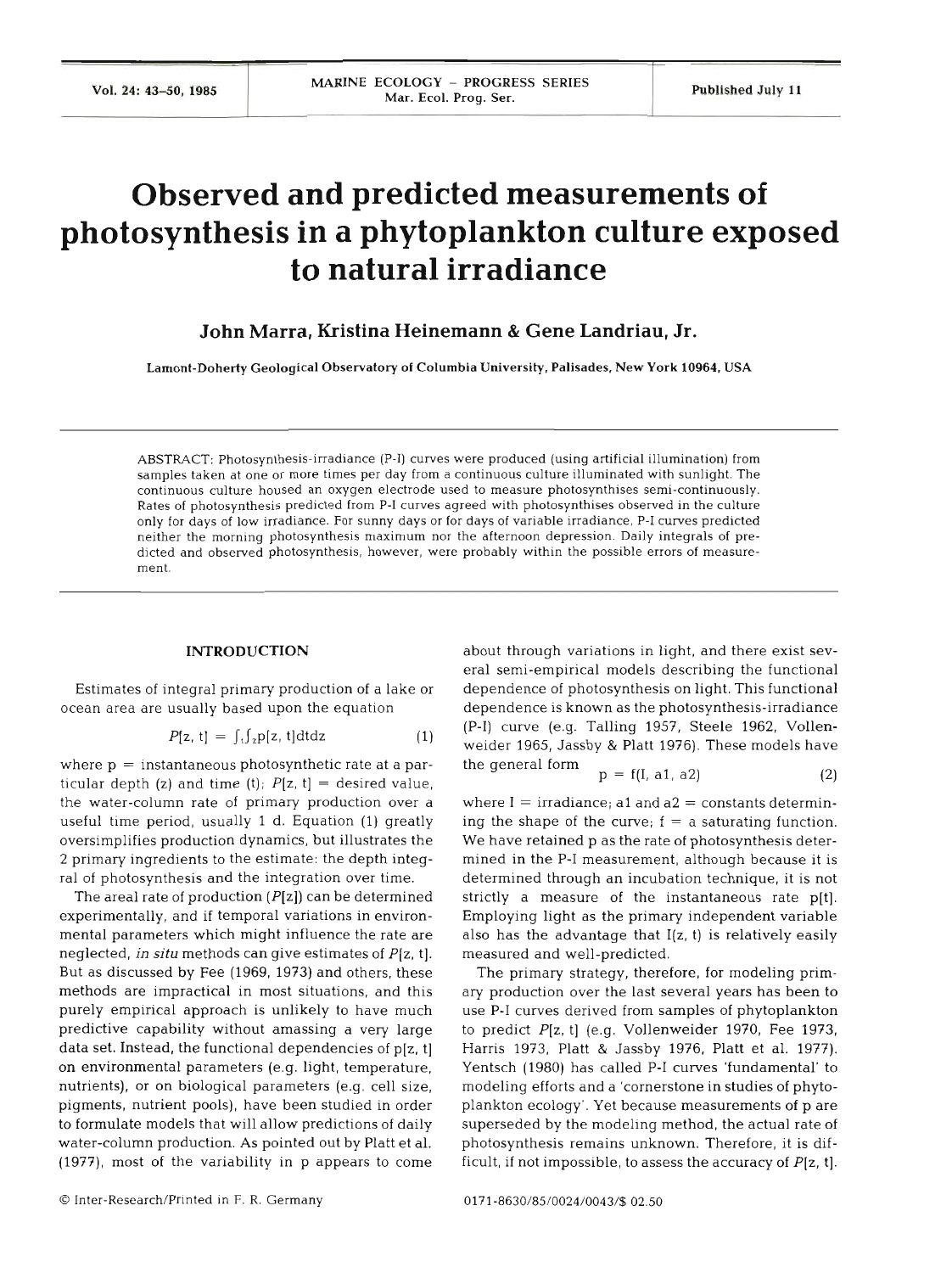We have performed P-I measurements on samples taken from continuous cultures of diatoms which were illuminated by sunlight and which held an oxygen electrode, allowing semi-continuous estimates of photosynthesis to be recorded (Marra & Heinemann 1982). The oxygen electrode measures p[t] in 2 to 10 min averages in the culture (but, of course, not  $p[z]$ ), and p[t] can be integrated over the photoperiod to give estimates of  $P[t]$ . The curves fitted to the P-I data can be used to predict p[tj, using the recorded irradiance as the input variable. The P-I curves can also be integrated to check the direct estimates of  $P[t]$  obtained using the oxygen electrode data. The concept of these experiments is that the culture represents an approximation to a natural population for which we have detailed information on instantaneous (p[t]) and integral photosynthesis  $(P[t])$ . We can thereby test, in a limited sense, the use of P-I curves for these same variables and gain some preliminary clues on how they might best be applied to natural populations.

Any comparison between P-I curves and direct rates of photosynthesis raises a number of questions; the topic is very broad. For example, there is the question of which analytical formulation to use for the P-I relationship (Jassby & Platt 1976). Since the photosynthesis-irradiance relationship is normally non-linear, there are 2 or **3** parameters in the equations used to fit the data which assume importance over different regions of the irradiance gradient. These parameters, such as the commonly used  $\alpha$  and  $p_{max}$  probably indicate different physiological processes, and consequently different time scales of variation. Agreement between predicted and observed p[t] might be affected by mean I, maximum I, or the variance of I. There is also the question of how the P-I data should be collected, that is, what the incubation period should be, the light source, etc. We have not attempted a complete evaluation of P-I curves. That is not possible given the experimental design, the reliance on laboratory cultures, and the limitations in our facilities. We have employed a commonly used P-I formulation, and have used standard methods where possible in collecting the data. Although our results are limited in several respects, our purpose is to suggest further experimentation in learning how P-I curves might be applied to the problem of primary production measurements in the natural environment.

ments with the oxygen electrode have been described subdivided into six 30 ml reagent bottles which had in Marra (1978) and Marra & Heinemann (1982). been previously filled with (sterilized) **fl4** media. The Briefly, photosynthetic oxygen was measured using a bottles were innoculated with a solution of  $\rm NaH^{14}CO_{3}$ 

YSI 5331 oxygen electrode inserted into a port in a water-jacketed culture vessel. The culture vessel was situated in a south-facing window greenhouse. The electrode signal was sent to a picoammeter (Kiethley, Model 480) and recorded on a strip-chart recorder. Air was supplied to the culture in discrete periods, the 'airoff' period allowing the photosynthesis measurement. This air-off period lasted from **2** to 10 min, depending on the experiment, over which oxygen evolution was averaged. We have assumed this to be an estimate of p[t]. Incident irradiance was measured using a Lambda Instruments quantum sensor mounted directly in front of the culture vessel. Instantaneous values were recorded on the strip-chart recorder, and were also accumulated in an integrator corresponding to the period of photosynthesis measurement. The culture was continually replenished by nutrient media. That the culture was nutrient sufficient was established by a previous experiment. The harvest was transferred to a fraction collector for later cell counting, performed on a Coulter Counter.

The P-I curves were produced in **2** ways: (1) from dissolved oxygen evolution by samples placed in a cuvette and exposed to a range of light intensities (tungsten bulb); (2) by  $^{14}$ C-uptake in subsamples dispensed into bottles and placed in an artificial light incubator.

For the P-I curves derived from dissolved oxygen measurements, a few m1 were withdrawn from the culture and subsamples were set aside for cell counts (hemocytometer) and chlorophyll a analysis (fluorometry). The final subsample was placed in a speciallydesigned cuvette for oxygen evolution measurement. The cuvette was temperature-controlled, and stirring was maintained using a teflon-coated magnetic bar suspended in the cuvette by means of a glass journalmounted bearing on the end of a glass rod. The oxygen electrode was a YSI 5331 whose signal was passed to a Gilson oxygraph. Light was supplied from a 300 W tungsten bulb and passed through a compound (water and  $CuSO<sub>4</sub>$  solution) filter before reaching the cuvette surface. Light was attenuated by layers of neutral density screening. Light levels were measured through the sample using a Lambda Instruments quantum sensor, and ranged from 6 to 1000  $\mu$ Einsteins m<sup>-2</sup> s<sup>-1</sup>. The sample was exposed to 7 different irradiance levels for 10 min each during the course of the measurement, in random order and interspersed with periods of darkness.

**METHODS For the P-I curves derived from <sup>14</sup>C-uptake, samples** were taken and subsampled as in the oxygen evolution Details of methods and photosynthesis measure- measurements, except that the subsample was further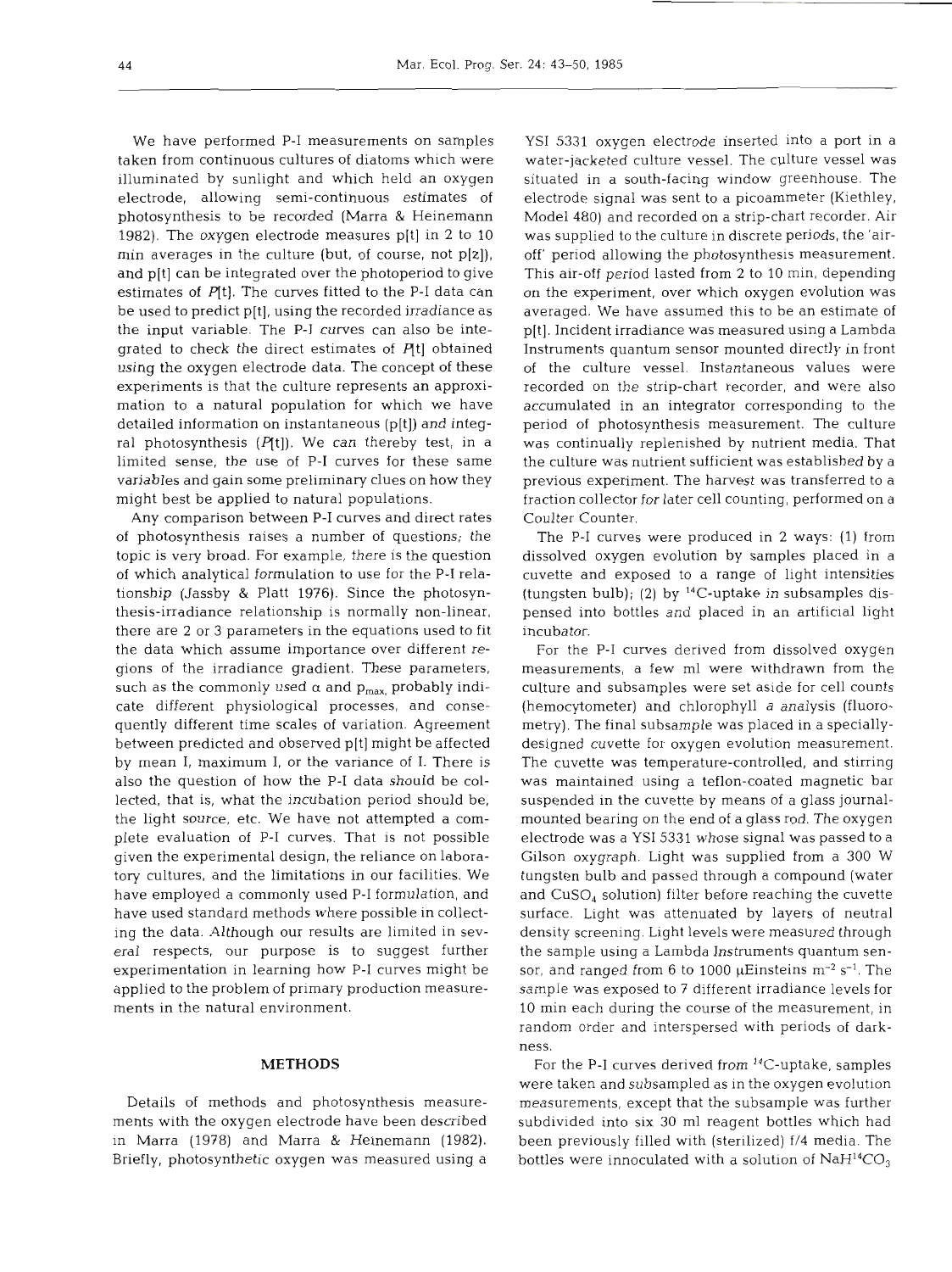with an activity of 5  $\mu$ Ci ml<sup>-1</sup>. The bottles were placed in a fluorescent light incubator kept at 20 "C at light levels of 100, *55,* 18, 9, and 1% of ambient light. Actual irradiances varied from 10 to 1000  $\mu$ Einsteins m<sup>-2</sup> s<sup>-1</sup>. At this time, 1 sample was filtered for a 'time zero' value. The incubation itself lasted 1 to 2 h. The samples were filtered onto glass fiber filters and the filters placed in liquid scintillation vials with a water-compatible fluor and counted in a Beckmann LSlOO scintillation counter.

We chose the hyperbolic tangent equation first discussed by Jassby & Platt (1976) as the P-I formulation used to evaluate the relationship between observed and predicted values of photosynthesis:

$$
p = p_{\text{max}} \tanh (\alpha I / p_{\text{max}}) - R \tag{3}
$$

where  $p_{max}$  = light-saturated rate of photosynthesis;  $\alpha$  = initial slope of the P-I curve; and R = y-coordinate intercept. In relation to other formulations, this equation has been found to be successful in describing P-I data from a wide variety of environments (Jassby & Platt 1976, Gallegos & Platt 1981, Malone & Neale 1981, P. J. Neale unpubl.).

The photosynthetic parameters  $\alpha$  and  $p_{max}$  were estimated using the statistical method outlined in Malone & Neale (1981). A polynomial was fitted to the experimental data to obtain values for  $\alpha$ ,  $p_{\text{max}}$  and R, and these estimates were in turn used in Equation **(3).**  Standard errors for  $p_{max}$ ,  $\alpha$  and R were typically 10, 20,

and 100 % of the reported values, respectively. R was not significantly different from zero, and is not considered in this analysis. For the comparison with observed photosynthesis, p was determined using values of irradiance observed for the day in which the P vs I measurements were made. For days where multiple P vs I measurements were made, the observed irradiance values were subdivided according to when the samples were drawn from the culture, each sampling time representing the mid-point between previous (or sunrise) and successive (or sunset) measurements.

#### **RESULTS**

Table 1 summarizes the data from the experiments comparing observed and predicted photosynthesis. The results portrayed in Fig. **2, 3** and 4 are selected from this data because they exemplify particular aspects of the comparison.

Fig. 1. shows an example of the diurnal behavior in P-I curves using the oxygen evolution technique. Morning P-I curves all have higher  $p_{max}$  and  $\alpha$  values, and we usually observe a slight depression in these in late morning (e.g. the 0930 curve in Fig. 1) compared to the 0630 values. Afternoon P-1 curves are uniformly low compared to those determined in the morning. The lower photosynthetic capacity evident in the afternoon curves, then, may affect their usefulness in a predictive

Table 1 *Lauderia borealis* (Lb) and *Thalassiosira fluviatilis* (Tf). List of the experiments performed to compare P-I curve-based predictions of total daily photosynthesis. P-I method is based on either the <sup>14</sup>C or O<sub>2</sub> technique described in the Methods section. The hour during the day at which these experiments were performed is also listed. Daily irradiance (Total I) is given in Einsteins  $m^{-2}$  Daily integral photosynthesis either predicted from the P-I curves (PRE) or observed in the culture (OBS) is given in pmols  $O<sub>2</sub>$ or C per cell

| Date      | Julian<br>date | $P-I$<br>method | P-I times      | Total I | PRE   | <b>OBS</b> | OBS/PRE | Org.      |
|-----------|----------------|-----------------|----------------|---------|-------|------------|---------|-----------|
| Mar 20/81 | 79             | $^{14}$ C       | 08, 10, 13, 16 | 3.37    | 58.40 | 62.60      | 1.07    | Lb        |
| Apr 07/81 | 97             | $^{14}$ C       | 12             | 8.07    | 6.92  | 7.18       | 1.04    | Τf        |
| Apr 08/81 | 98             | $^{14}$ C       | 07, 10, 13, 16 | 6.40    | 14.51 | 20.24      | 1.40    | Tf        |
| Apr 09/81 | 99             | 14C             | 12, 16         | 2.62    | 5.99  | 8.32       | 1.39    | Tf        |
| Apr 10/81 | 100            | $^{14}$ C       | 07, 10, 13, 16 | 7.78    | 15.82 | 11.09      | 0.70    | Tf        |
| Apr 13/81 | 103            | $^{14}$ C       | 12             | 7.45    | 10.26 | 11.43      | 1.11    | Τf        |
| Apr 15/81 | 105            | $^{14}$ C       | 08, 10, 12, 16 | 6.86    | 11.20 | 10.30      | 0.92    | <b>Tf</b> |
| Apr 17/81 | 107            | O <sub>2</sub>  | 12             | 0.95    | 4.96  | 4.52       | 0.91    | Tf        |
| Apr 20/81 | 110            | O <sub>2</sub>  | 13, 15         | 4.95    | 12.54 | 8.66       | 0.69    | <b>Tf</b> |
| Apr 21/81 | 111            | O <sub>2</sub>  | 13             | 6.52    | 8.99  | 13.20      | 1.47    | Tf        |
| Apr 23/81 | 113            | O <sub>2</sub>  | 09             | 0.83    | 3.45  | 2.87       | 0.83    | Tf        |
| Apr 24/81 | 114            | O <sub>2</sub>  | 12, 15         | 2.98    | 7.32  | 5.03       | 0.69    | Tf        |
| Apr 27/81 | 117            | O <sub>2</sub>  | 12             | 5.18    | 11.08 | 7.36       | 0.66    | Tf        |
| Apr 28/81 | 118            | O <sub>2</sub>  | 12             | 2.02    | 5.32  | 6.40       | 0.75    | Tf        |
| Apr 29/81 | 119            | O <sub>2</sub>  | 08.10          | 1.09    | 8.24  | 6.70       | 0.81    | Tf        |
| Apr 30/81 | 120            | O <sub>2</sub>  | 06, 10, 12, 16 | 1.58    | 6.68  | 5.89       | 0.88    | Tf        |
| May 01/81 | 121            | O <sub>2</sub>  | 08             | 2.81    | 17.22 | 6.91       | 0.40    | Tf        |
| Oct 31/80 | 286            | O <sub>2</sub>  | 12             | 12.10   | 27.40 | 26.20      | 0.96    | Tf        |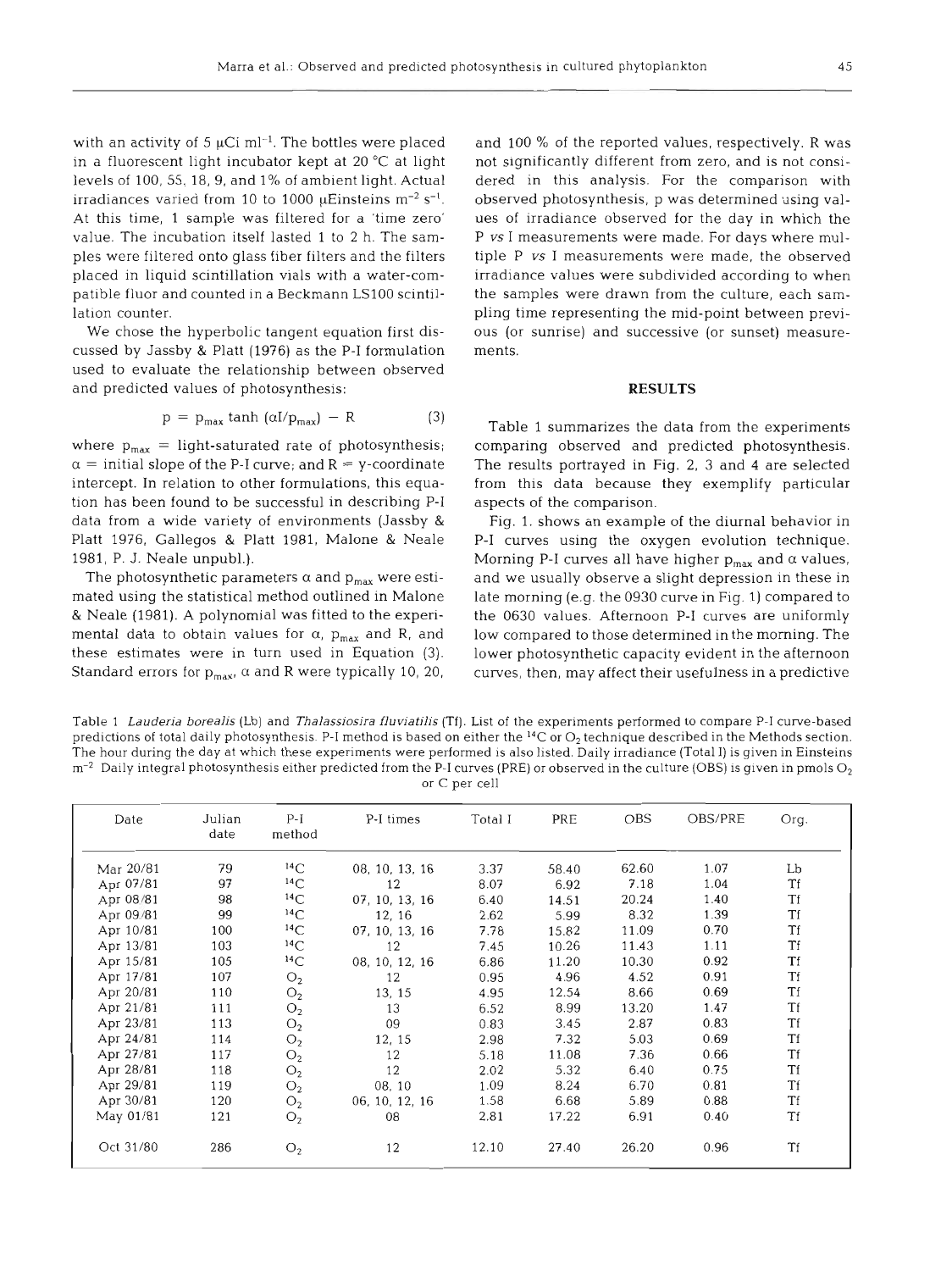

Fig. 1. P *vs* I data and fitted P-I curves (using Eq. **3)** for 5 experiments taken over the course of 1 daytime period.  $P =$ photosynthesis;  $I = irradiance$ 

sense; however, to the extent that daily photosynthesis will exhibit a morning maximum and an afternoon depression (Marra 1980), crude agreement is possible. The distribution of these curves agrees, in general, with other work on the temporal dependence of P-I parameters (Prezelin & Matlick 1980, Harding et al. 1983).

Fig. **2,** 3 and **4** show examples of the predicted **vs**  observed photosynthesis comparison for 3 types of days: cloudy, sunny and days in which irradiance was highly variable. How well the predicted photosynthesis agrees with the observed values is based on **3** 

factors: maximum irradiance, time at which the P **vs** I measurements were made, and irradiance variability.

Generally, if the maximum light achieved during the day is low, as on a cloudy day (or for phytoplankton confined to the deeper part of the euphotic zone), both observed photosynthesis and that predicted on the basis of P-I curves follow irradiance very closely (Fig. 2). The agreement in these cases is not significantly improved by altering the time at which the P **vs** I measurement is made.

At higher irradiances, however, the agreement between observed and predicted photosynthesis breaks down. The P-I curves do not predict the latemorning maximum in observed photosynthesis, and over-estimate actual photosynthesis during the afternoon depression (Fig. 3). Time of sampling for the P-I curve could be important for sunny days. For example, a P **vs** I measurement made during the afternoon depression (Fig. 3b) has a low  $p_{max}$ , even though its predicted values are about 3 times that observed. When extrapolated back to morning values, the P-I derived photosynthesis values underestimate the morning photosynthesis maximum. Although P-I measurements made on morning samples have higher  $p_{max}$ values (Fig. 1 & 3b), the asymmetry between predicted and observed photosynthesis is still very apparent. The series of P-I curves predict neither the morning maximum nor afternoon depression (Fig. 3a).



Fig. *2. Thalassiosira fluviatilis.* Observed photosynthesis over the course of a day (heavy solid line) and that predicted on the basis of a P-I curve (light solid line) plotted with irradiance (I; dashed line). The sample for the P-I curve was taken at the time of day indicated by the inverted triangle. The day is divided into decimal fractions and the date is a sequential number for day of year; the Julian date in Table **1.** (a) Day 107; (b) Day 118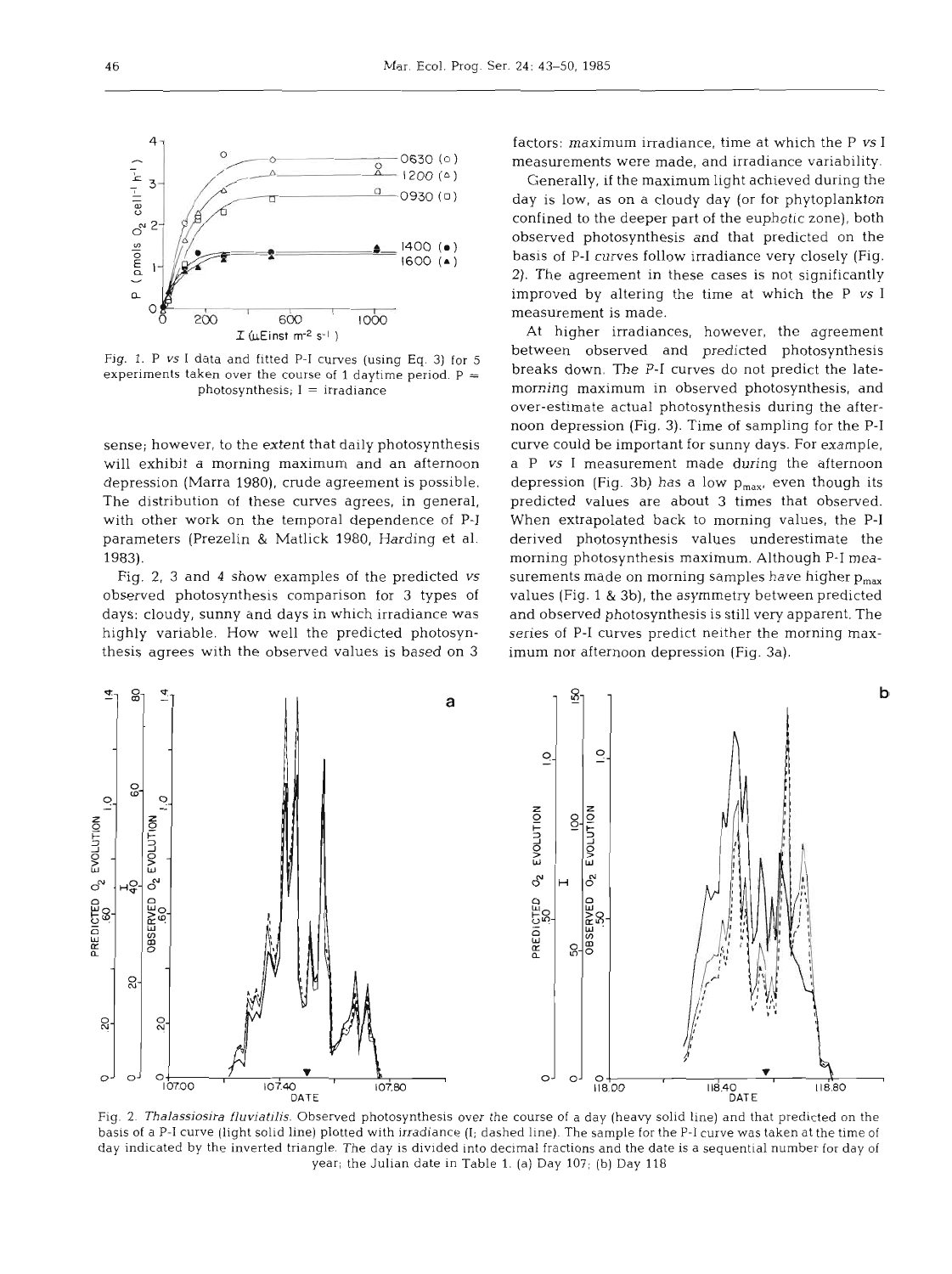

Fig. **3.** Same as Fig. 1, for **2** sunny days. Note scale changes. (a) Day 105; (b) Day 111

The same is true for days categorized as having While P-I curves do not predict short-term behavior variable irradiance (Fig. 4). P-I curves are unable to of photosynthesis for solar irradiance greater than predict the short-term behavior in photosynthesis even some saturating value, they seem to have enough when 4 P-I measurements are made during the day information such that prediction of daily integrals of (Fig. 4a). photosynthesis in the culture fares much better (Table



Fig. 4. Same as Fig. 1, for **2** days characterized by short-term irradiance variability. The organism used in (a) was *Lauderia borealis.* (a) Day 79; (b) Day 286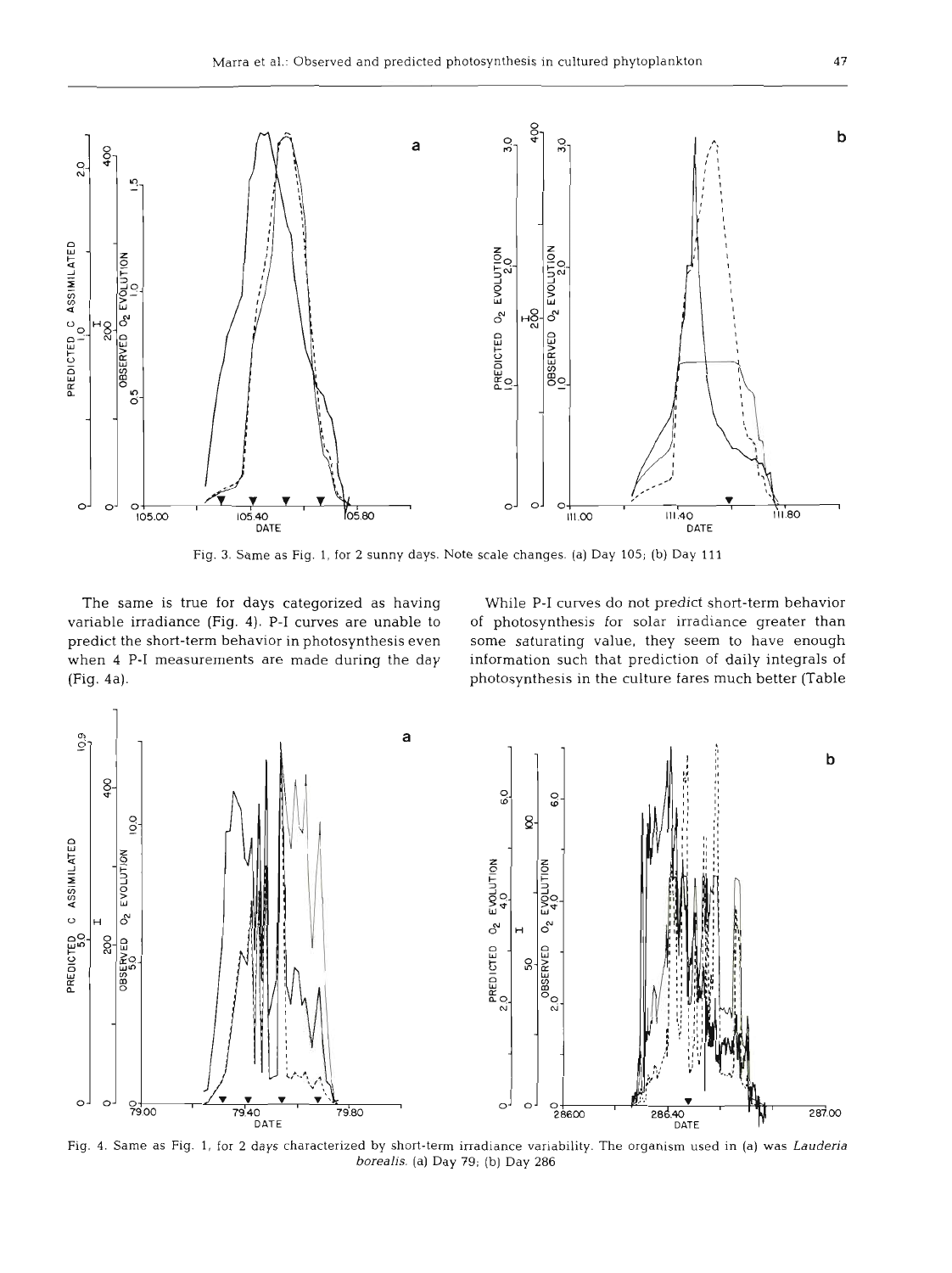1). The difference, here expressed as the quotient of the observed and predicted daily photosynthesis, is within 20 % of the expected value of unity in 9 out of 17 experiments. Much of the reason for this agreement is that the total daily irradiance for many of the days is low enough for predictability to be improved. The worst predictions are on days in which total daily irradiance was high combined with a single P vs I measurement at or after 1200 h (e.g. days 99, 110 & 111 in Table 1). Aside from analytical errors, there are at least 3 reasons for the differences in observed and predicted total daily photosynthesis. First, we have no evidence that the difference (OBS/PRE) is other than normally distributed (K-S test,  $P < 0.01$ ). This suggests that the errors involved in the predictability of P-I curves are random. Second, the photosynthetic quotient (PQ) will vary both between and within days with changing metabolic requirements of the cells. This should affect the comparisons using the 14C technique, which, given a nominal range of PQ of 0.5 to 1.5, could produce potential errors of  $\pm$  50%. Finally, we have retained a 'respiration' term in Equation **(3),** actually a photosynthetic rate at zero irradiance. The effect of this term is expected to be small. We conclude that while the P-I curves do not predict the instantaneous rates of photosynthesis, or within-day photosynthesis behavior, good predictions of the daily integral of photosynthesis are possible.

Whether 14C-uptake measures net or gross photosynthesis (Peterson 1980) cannot be resolved with these data (Fig. 3a & 4a). The equivalence, in a statistical sense, in prediction based on **14C** or oxygen evolution suggests that 14C-uptake measures net photosynthesis. This agrees with the laboratory study of Smith & Platt (1984) for **Thalassiosira pseudonana.** Alternatively, theoretical considerations (e.g. Dring & Jewson 1982) suggest that for these short incubations, <sup>14</sup>C-uptake measures gross photosynthesis. If this is so, then algal respiration during the photoperiod should be very small.

## **DISCUSSION**

For days of low irradiance, the fitted P-I curves predict both instantaneous and integral photosynthesis very well. This can be interpreted as the P-I parameter a having a long time constant (Harris & Piccinin 1977), and also agrees with the supposition that  $\alpha$  may be used more advantageously than  $p_{max}$  in a modeling sense (Bannister 1974), in spite of the wider confidence limits of its measurement in natural populations (Platt et al. 1977). However, for sunny days and for days with periods of sunshine alternating with clouds, it is not possible to reconstruct the variability of details of the

photosynthetic behavior using the information from the fitted P-I curves, as produced using techniques of current practice. The P-I curve is measuring something quite different from short-term photosynthesis, even under these idealized laboratory conditions.

It is possible that the act of taking a sample, and the periods of darkness or low light intensity during sample preparation, followed by constant irradiance during the P-I measurement produces a response different than actual photosynthetic behavior under natural light variability. This kind of bias would occur under any measurement situation, since water samples from natural environments must be perturbed (i.e. captured and placed in a bottle) in order for the measurement to be made. This bias shows up most clearly when the P **vs** I measurement was made in the afternoon (Fig. 3b & 4a), and would explain why, in those cases, P-I curves predict a higher rate of photosynthesis than observed at the time the sample was removed from the culture. Apparently, neither the morning maximum nor the afternoon depression are persistent phenomena. In other of our data (Marra & Heinemann 1982, Marra unpubl.), late-afternoon recovery of photosynthetic rate following a mid-afternoon depression is sometimes observed, such as during a late afternoon sunny period preceded by an overcast condition. Nevertheless, in these short incubations, the P **vs** I measurement seems to preserve some physiological aspects of the original population, although we must regard the data in Fig. 1, and in other studies of the diurnal behavior of P-I curves, as representing only an approximation to the kind of behavior possible. In order for the integrals to agree, the P-I curve would have to predict some averaged responses to light instead of the more transient response observed in the culture. **A** model which predicts the short-term behavior of photosynthesis for similar data using a P-I formulation with time-varying parameters is currently under development (Neale & Marra 1982, Neale & Marra 1985).

The physiological reasons for the lack of agreement between P-I curve predictions of instantaneous rates of photosynthesis, on the one hand, and on the other the agreement in the integral, remain problematic. The transient behavior which produces the mismatch between observed and predicted photosynthesis may arise from imbalances in the kinetics of photosynthetic electron transport (Marra & Heinemann 1982) or carbon assimilation (Bassham et al. 1978, Walker & Robinson 1978), or from photorespiration (Harris & Lott 1973) or chlorophyll **a** turnover (Riper et al. 1979). For the day in which the P-I experiments in Fig. 1 were performed, the coefficient of variation in chlorophyll  $a$  is only 16 %, and is not consistent with the diurnal variability observed. These imbalances in kinetics may then be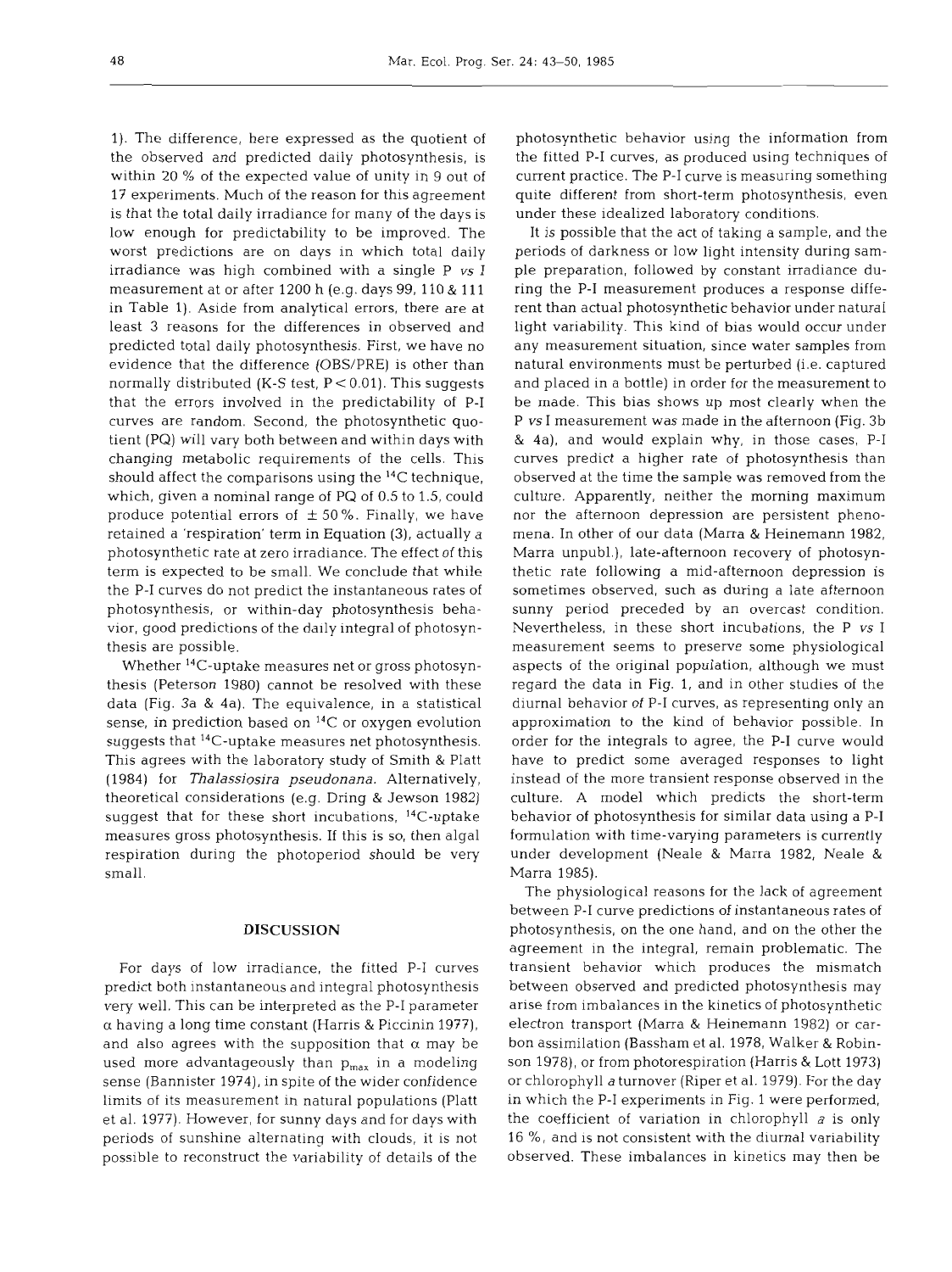averaged out over the longer term, or under conditions of low or constant irradiance.

**A** more practical matter is the use of P-I curves to predict production in natural communities. The use of only 2 genera of diatoms grown under conditions of nutrient sufficiency, at relatively high temperature (20 °C), and at moderate dilution rates (0.5 to 1.0  $d^{-1}$ ), makes extrapolation to natural situations uncertain. There can be species-dependent variation in transient or short-term photosynthetic behavior alone (Marra 1980). Also, within the range of light intensities in our work (both natural and artificial), we have not observed, nor are we able to parameterize, photoinhibition in the steady state sense (Platt & Gallegos 1980). The decrease in  $p_{max}$  over the period of a day, however, can certainly be regarded as a form of photoinhibition. Finally, we are not able to evaluate how the predictive value of P-I curves changes with depth, although it might be expected that predictive value would increase with depth since  $\alpha$  is less subject to variation (Fig. 2).

Given the above reservations, the P-I relationship appears useful in a modeling context. It contains sufficient physiological information to produce good agreement in the daily integrals under certain conditions, and this is encouraging for models of the type first developed by Talling (1957). Even though the fitted P-I curves (as produced here) were not able to reproduce accurately the hourly behavior of photosynthesis for sunny days, an elaboration of the steady-state P-I model with time varying parameters is likely to improve predictability at that time scale (Neale & Marra 1982, Neale & Marra 1985).

Acknowledgements. We thank P. G. Falkowski, T Owens and J. White for suggestions in designing the cuvette for oxygen evolution measurements used to produce the P-l curves. This research was supported by National Science Foundation Grant OCE 78-19450 and Office of Naval Research Contract N00014-84-C0132-IIA. Lamont-Doherty Geological Observatory Contribution 3815.

### LITERATURE CITED

- Bannister, T. T. (1914). Production equations in terms of chlorophyll concentration, quantum yield, and upper limit to production. Limnol Oceanogr. 21: 326-336
- Bassham, J. A., Krohne, S., Lendzian, K. (1978). In vivocontrol mechanism of the carboxylation reaction. In: Siegelman, H. W.. Hind, G. (ed.) Photosynthetic carbon assimilation. Plenum Press, New York, p. 77-93
- Dring, M. J., Jewson, D. H. (1982). What does <sup>14</sup>C uptake by phytoplankton really measure? A theoretical modelling approach. Proc. R. Soc. 214: 351-368
- Fee. E. J. (1969). **A** numerical model for the estimation of photosynthetic production, integrated over time and depth, in natural waters. Limnol. Oceanogr. 14: 906-911
- Fee, E. J. (1973). Modeling primary production in water bodies: a numerical approach that allows vertical inhomogeneities. J. Fish. Res. Bd Can. 30: 1469-1473
- Gallegos, C. L., Platt, T. (1981). Photosynthesis measurements on natural populations of phytoplankton: numerical analysis. Can. Bull. Fish. aquat. Sci. 210: 103-112
- Harding, L. W., Jr., Meeson B. W., Tyler, M. A. (1983). Photoadaptation and die1 periodicity of photosyntheses in the dinoflagellate Prorocentrum mariae-lebouriae. Mar. Ecol. Prog. Ser 13: 73-85
- Harris. G. P. (1973). Die1 and annual cycles of net plankton photosynthesis in Lake Ontario. J. Fish. Res. Bd Can. 30: 1779-1787
- Harris, G. P,, Lott, J. M. A. (1973). Light intensity and photosynthetic rates in phytoplankton. J. Fish. Res. Bd Can. 30: 1771-1778
- Harris, G. P. Piccinin, B. B. (1977). Photosynthesis by natural phytoplankton populations. Arch. Hydrobiol. 80: 405-457
- Jassby, **A.** D., Platt, T. (1976). Mathematical formulation of the relationship between photosynthesis and light for phytoplankton. Limnol. Oceanogr. 21: 540-547
- Malone, T. C., Neale, P. J. (1981). Parameters of light-dependent photosynthesis for phytoplankton size fraction in temperate estuarine and coastal environments. Mar. Biol. 61: 289-297
- Marra, J. (1978). Phytoplankton photosynthetic response to vertical movement in a mixed layer. Mar. Biol. 46: 203-208
- Marra, J. (1978). Vertical mixing and primary production. In: Falkowski, P. G. (ed.) Primary productivity in the sea. Plenum Press, New York, p. 121-137
- Marra. J. and Heinemann. K. (1982). Photosynthesis response by phytoplankton to sunlight variability, Limnol. Oceanogr. 27: 1141-1153
- Neale, P. J., Marra, J. (1982). The time dependence of photosynthetic parameters in cultures exposed to natural light. EOS Trans. Am. geophys. Un. 63: 95
- Neale, P. J., Marra, J. (1985). Short term variation of Pmax under natural irradiance conditions: A model and its implications. Mar. Ecol. Prog. Ser. (in press)
- Peterson, B. J. (1980). Aquatic primary productivity in the **14C-**CO2 method: **A** history of the productivity problem. Ann. Rev. Ecol. Syst. 11: 359-385
- Platt. T., Jassby, A. D. (1976). The relationship between photosynthesis and light for natural assemblages of coastal marine phytoplankton. J. Phycol. 12: 421-430
- Platt, T., Jassby, **A.** D., Denman, K. L. (1977). Modelling the productivity of phytoplankton. In: Goldberg, E. D. (ed.) The sea, Vol. VI. John Wiley, New York, p. 807-856
- Platt, T.. Gallegos, C. L. (1980). Modelling primary production. In: Falkowski. P. G. (ed.) Primary productivity in the sea. Plenum Press, New York, p. 339-362
- Prezelin, B. B., Matlick, H. A. (1980). Time-course of photoadaptation in the photosynthesis-irradiance relationship of a dinoflagellate exhibiting photosynthetic periodicity. Mar. Biol. 58: 85:96
- Riper, D. M., Owens, T. G., Falkowski, P. G. (1979). Chlorophyll turnover in Skeletonema costatum, a marine plankton diatom. PI. Physiol., Lancaster 64: 49-54
- Smith, R. E. H., Platt, T. (1984). Carbon exchange and <sup>14</sup>C tracer methods in a nitrogen-limited diatom, Thalassiosira pseudonana. Mar. Ecol. Prog. Ser. 16: 75-87
- Steele, J. H. (1962). Environmental control of photosynthesis in the sea. Limnol. Oceanogr. 7: 137-150
- Talling, J. F. (1957). The phytoplankton population as a compound photosynthetic system. New Phytol. 56: 133-149
- Vollenweider, R. A. (1965). Calculation models of photosyn-